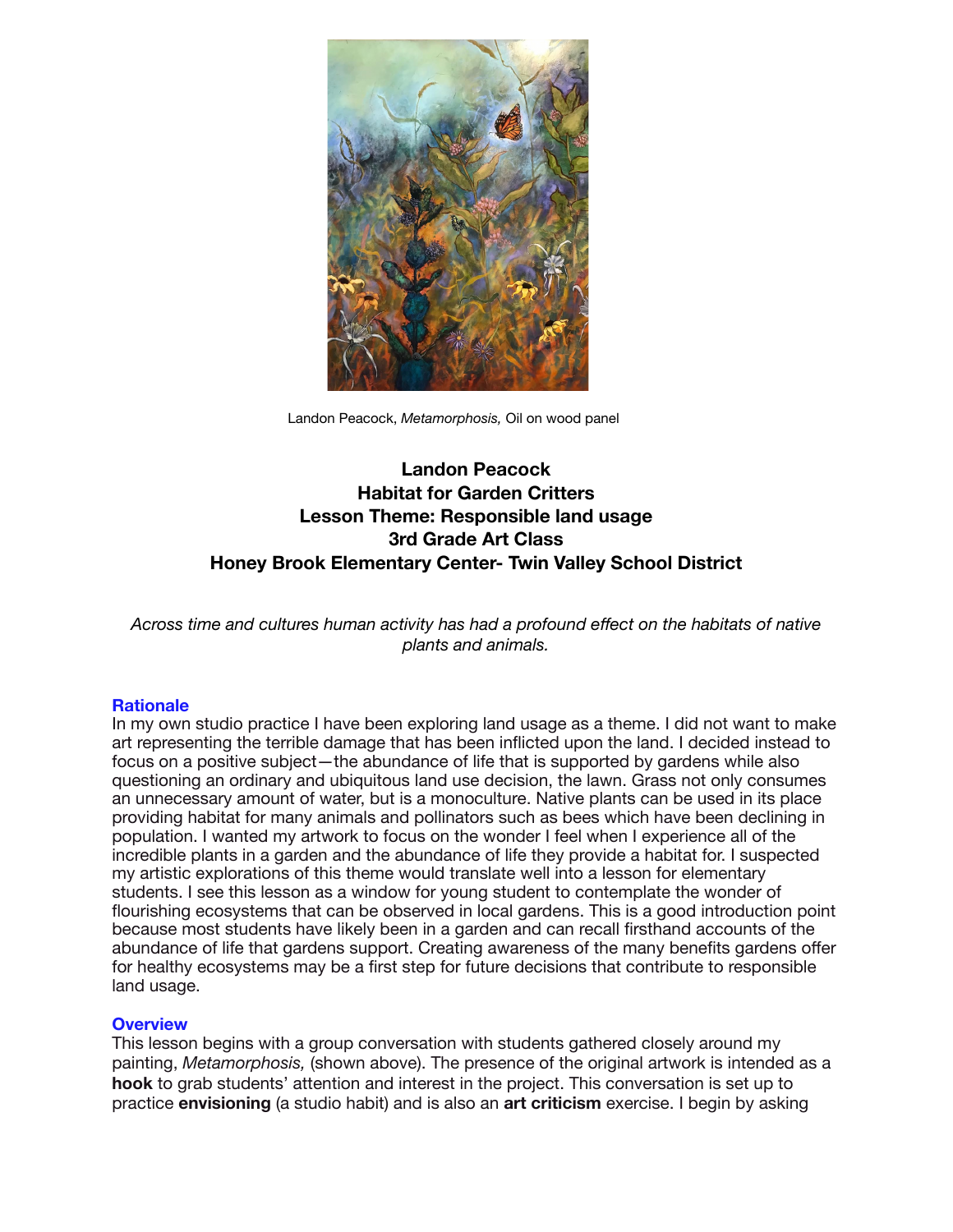students what they notice in my painting. Noticing the obvious is the first step in the **art criticism** process. Next, I ask students to close their eyes and **envision** a time that they were in a garden and to think about what they saw. After having an opportunity to share their experiences, I share my own story and tell the class that gardens feel like magical places to me. This sets the conversation up to dive into a more complicated phase of the art criticism process which is making an **interpretation** based on visual evidence. The students are then asked to think about what part of the painting informs them that I was communicating my feelings about gardens being magical. This step requires students to connect visual clues (color choice, mark making, rhythm, composition) to a subjective experience and exercise their **visual thinking strategies**.



After the discussion, a **demonstration** of tracing stencils and safely using pallet knifes is done using an overhead camera so the demonstration can be seen in detail on a large screen. The project requires students to first make tracings using stencils of creatures that can be found in a garden. The students have several options to choose from. They are encouraged to consider composition and move the stencil around before they draw it on. The drawings are done on wood planks that have been primed black ahead of time. The black background creates contrast for bright colors to appear extra vibrant especially when thickly applied with a pallet knife. In the demonstration,

students are shown the general rules of using the pallet knife, but are encouraged to **stretch and explore** to discover different effects they can create using the pallet knife. This is done to add choice to their project and add a personal touch to their paintings.

As a **culmination**, and to reinforce interpretive thinking used in the criticism process, students are asked to share results they discovered using the pallet knife and what feelings came from the visual effects. The lights in the back of the room are turned off to create the feeling of a stage in the front so students can have the spotlight while they share.